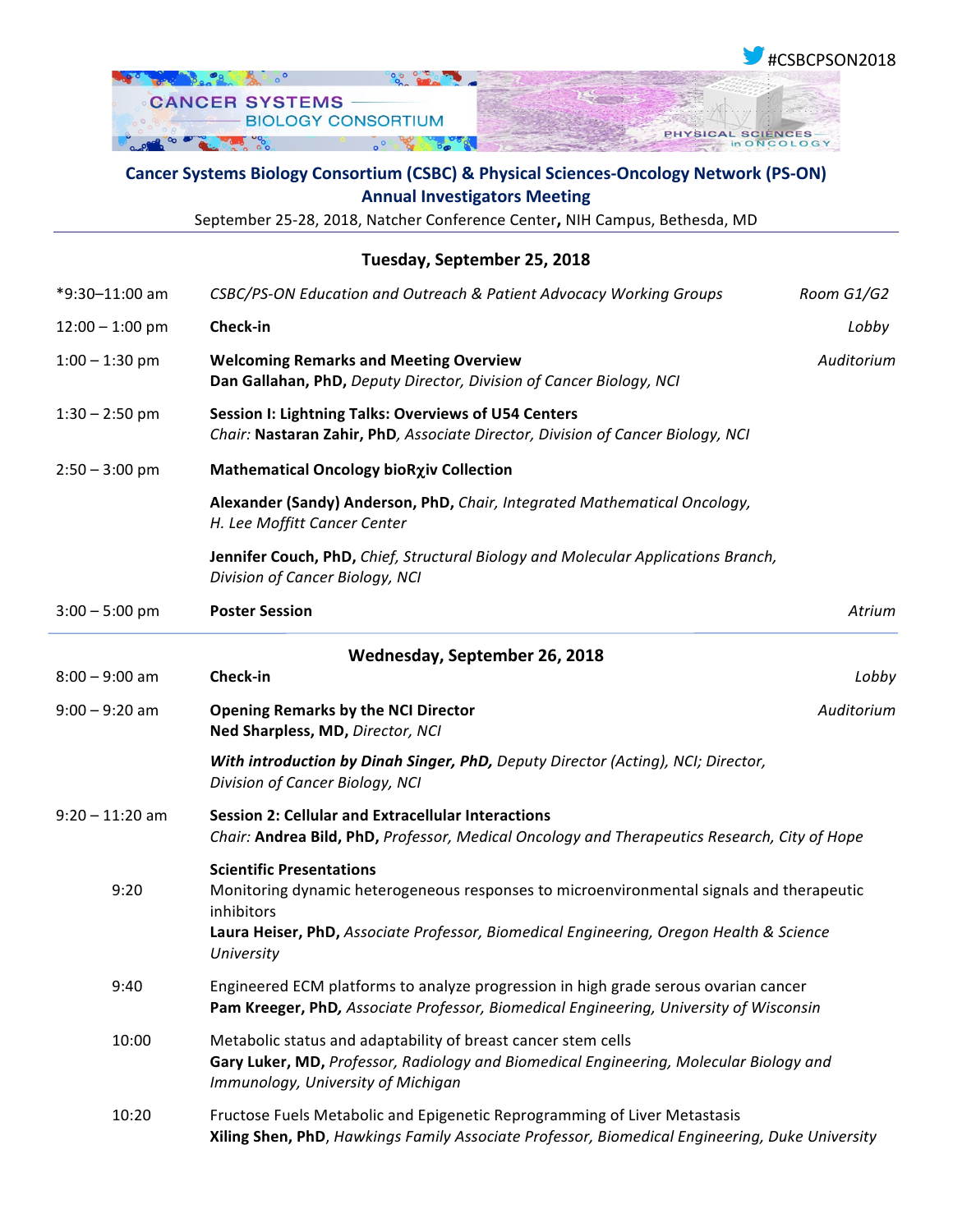## *CSBC & PS-ON Annual Investigators Meeting*



|                              | Sept 25-28, NIH, Natcher Conference Center                                                                                                                                                                                                              | #CSBCPSON2018          |  |  |
|------------------------------|---------------------------------------------------------------------------------------------------------------------------------------------------------------------------------------------------------------------------------------------------------|------------------------|--|--|
| 10:40                        | <b>Invited speaker</b><br>Real-Time In vivo Imaging of Immunotherapy<br>Mikael Pittet, PhD, Associate Professor, Radiology, Harvard Medical School                                                                                                      |                        |  |  |
| $11:20 - 1:30$ pm            | <b>Networking Break</b>                                                                                                                                                                                                                                 | Room E1/E2             |  |  |
| $11:30 - 12:30$              | <b>Scientific Working Group meetings</b><br><b>Tumor Deconvolution Working Group</b><br><b>Brain Tumor Working Group</b>                                                                                                                                | Room G1/G2<br>Room 45A |  |  |
| $12:30 - 1:30$               | Lunch - On Your Own<br>Working Lunch: Resource & Data Sharing Working Group                                                                                                                                                                             | Room G1/G2             |  |  |
| $1:30 - 2:15$ pm             | <b>U01 Lightning Talks</b><br>Chair: Shannon Hughes, PhD, Program Director, Division of Cancer Biology, NCI                                                                                                                                             | Auditorium             |  |  |
| $2:15 - 4:15$ pm             | <b>Session 3: Computational Modeling of Cancer for</b><br><b>Precision Medicine</b><br>Session Chair: Justin Guinney, PhD<br>Vice President, Computational Oncology, Sage Bionetworks                                                                   |                        |  |  |
| 2:15                         | <b>Scientific Presentations</b><br>Pan-cancer analysis of time-to-distant metastasis in the context of node-positive and node-<br>negative disease<br>Andrew Gentles, PhD, Assistant Professor, Biomedical Informatics Research, Stanford<br>University |                        |  |  |
| 2:35                         | Joining Forces: Combining Machine Learning and Mechanistic Models to Predict Tumor Cell<br>Density for Glioblastoma Patients<br>Kristin Swanson, PhD, Professor, Neurosurgery, Mayo Clinic                                                              |                        |  |  |
| 2:55                         | Exploiting space and trade-offs in drug scheduling using adaptive therapy<br>Alexander (Sandy) Anderson, PhD, Chair, Integrated Mathematical Oncology Department<br>H. Lee Moffitt Cancer Center                                                        |                        |  |  |
| 3:15                         | Modeling malignant myelopoiesis to increase efficacy of targeted leukemia therapy<br>John Lowengrub, PhD, Chancellor's Professor, University of California, Irvine                                                                                      |                        |  |  |
| 3:35                         | <b>Invited Speaker</b><br>Using deep learning to model the hierarchical structure and function of cancer cells<br>Trey Ideker, PhD<br>Division Chief, Medical Genetics, Professor of Bioengineering and Medicine<br>University of California, San Diego |                        |  |  |
| $4:30 - 6:00$                | <b>Poster Session</b>                                                                                                                                                                                                                                   | Atrium                 |  |  |
| Thursday, September 27, 2018 |                                                                                                                                                                                                                                                         |                        |  |  |
| $9:00 - 11:00$ am            | <b>Session 4: Genetic and Proteomic Interactions</b><br>Session Chair: Trey Ideker, PhD, Division Chief, Medical Genetics, Professor of<br>Bioengineering and Medicine, University of California, San Diego                                             | Auditorium             |  |  |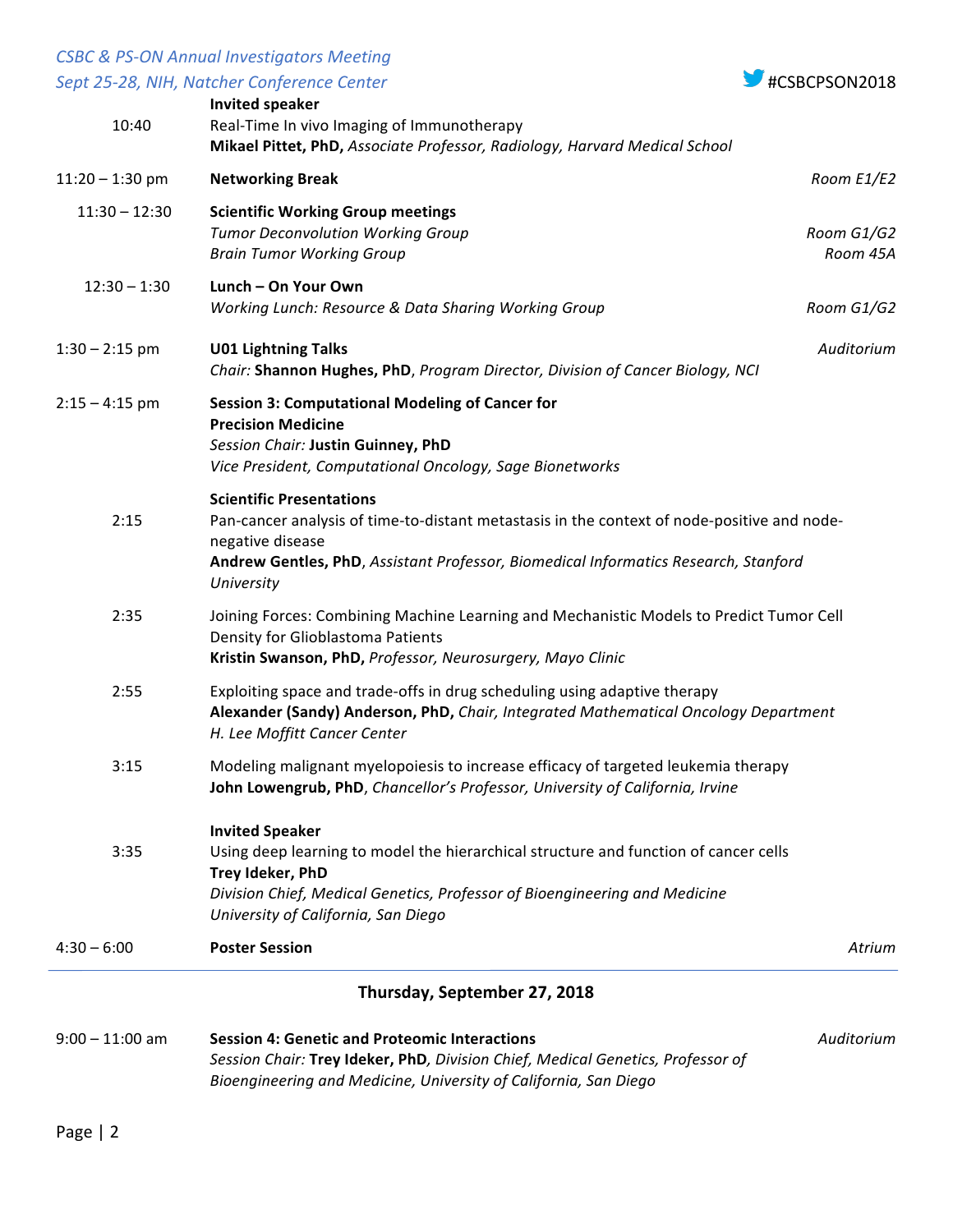## *CSBC & PS-ON Annual Investigators Meeting* **Sept 25-28, NIH, Natcher Conference Center All Conference Exercísion 18 #CSBCPSON2018**



| 9:00              | <b>Scientific Presentations</b><br>Metabolome-wide features of therapeutic responses in head and neck cancer<br>Melissa Kemp, PhD, Associate Professor, Biomedical Engineering, Georgia Institute of Technology                                                               |  |
|-------------------|-------------------------------------------------------------------------------------------------------------------------------------------------------------------------------------------------------------------------------------------------------------------------------|--|
| 9:20              | A structure-based physical interactome for the human proteome: Biophysical<br>mechanisms for cellular dysregulation and a complementary resource for<br>high-throughput experimental PPI methods<br>Diana Murray, PhD, Program Director, Systems Biology, Columbia University |  |
| 9:40              | Systematic identification of the actionable kinase dependencies of chemotherapy-resistant triple-<br>negative breast cancer<br>Jean-Philippe Coppé, PhD, Research Scientist, University of California, San Francisco                                                          |  |
| 10:00             | Systems approach for mapping functional cancer genome atlases in vivo<br>Sidi Chen, PhD, Assistant Professor, Genetics and Systems Biology, Yale University                                                                                                                   |  |
| 10:20             | <b>Invited Speaker</b><br>Development of new CRISPR/Cas9-based tools to study drug interactions and mechanisms of<br>cellular uptake<br><b>Michael Bassik, PhD</b><br>Assistant Professor, Genetics, Stanford University                                                      |  |
| $11:00 - 1:30$ pm | <b>Networking Break</b>                                                                                                                                                                                                                                                       |  |
| $11:10 - 12:30$   | Room E1/E2<br><b>Scientific Working Group Meetings</b>                                                                                                                                                                                                                        |  |
|                   | Protein-Protein Interactions Working Group<br>Room G1/G2<br>Single-Cell RNA Sequencing Working Group<br>Room 45A                                                                                                                                                              |  |
| $12:30 - 1:30$    | Lunch - On Your Own                                                                                                                                                                                                                                                           |  |
| $1:30 - 2:15$ pm  | Auditorium<br><b>U01 Lightning Talks</b><br>Session Chair: Nastaran Zahir, PhD, Associate Director, Division of Cancer Biology, NCI                                                                                                                                           |  |
| $2:15 - 4:15$ pm  | <b>Session 5: Non-coding Genome</b><br>Session Chair: Jonathan Licht, MD, Director, University of Florida Health Cancer Center                                                                                                                                                |  |
| 2:15              | <b>Scientific Presentations</b><br>Micromechanics and structure of metaphase chromosomes and the cell nucleus<br>John Marko, PhD, Professor, Molecular Biosciences, Physics and Astronomy, Northwestern<br>University                                                         |  |
| 2:35              | Nuclear rupture at sites of high curvature compromises retention of DNA repair factors<br>Dennis Discher, PhD, Professor, Chemical and Biomolecular Engineering, Bioengineering, and<br>Mechanical Engineering and Applied Mechanics, University of Pennsylvania              |  |
| 2:55              | Squish and squeeze - the role of the nucleus and lamins in breast cancer metastasis<br>Jan Lammerding, PhD, Associate Professor, Biomedical Engineering, Cornell University                                                                                                   |  |
| 3:15              | Enhancer Reprogramming Promotes Breast Cancer Cell Lineage Plasticity to Achieve Endocrine<br>Resistance<br>Jason Liu, PhD, Assistant Professor, University of Texas Health Science Center - San Antonio                                                                      |  |